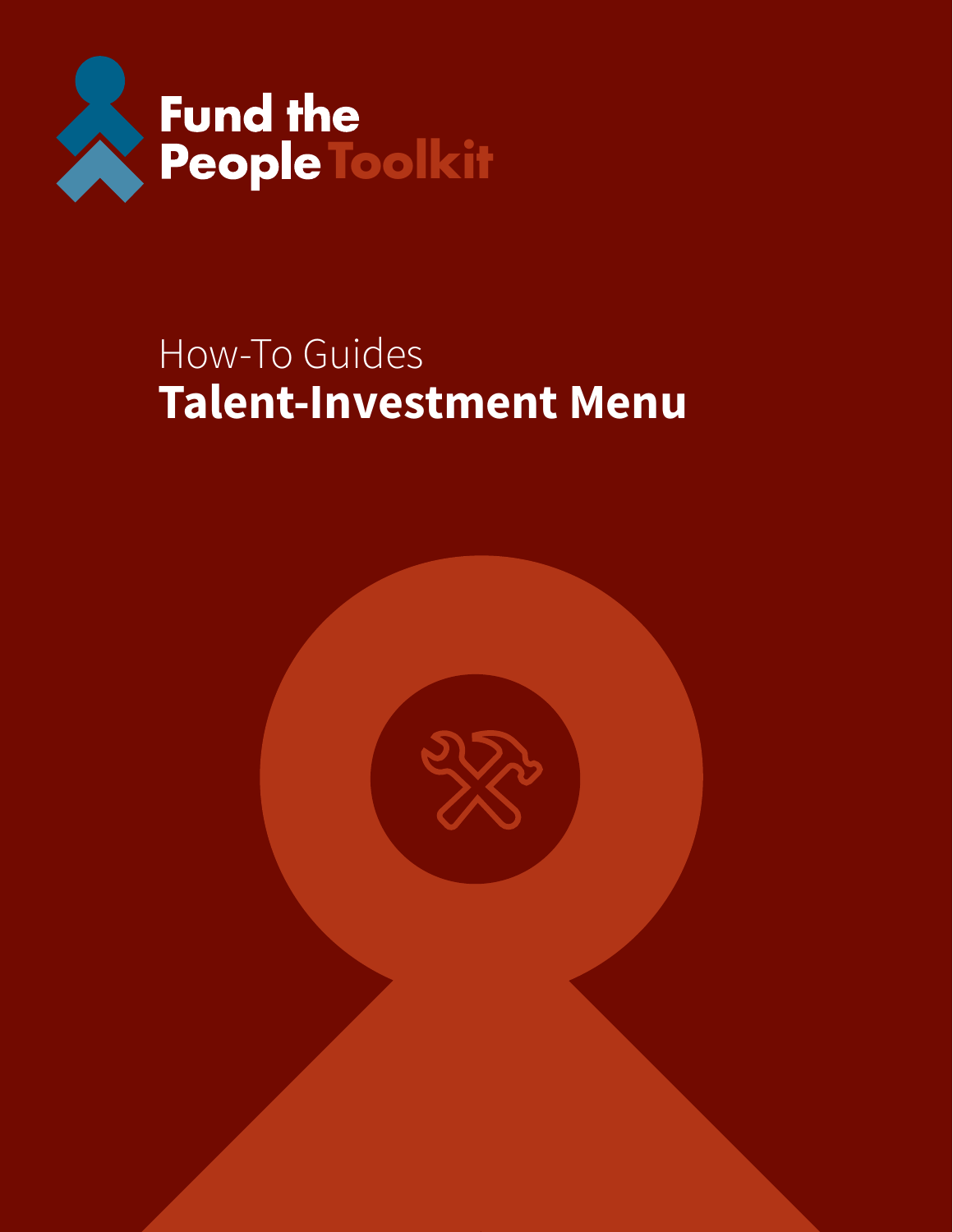

# **Talent-Investment Menu**

What does it look like, concretely, to invest in nonprofit talent? What types of interventions are available? What works best? These are questions many funders and nonprofit leaders ask when first considering investing in nonprofit leaders and staff.

There are a wide array of options, in terms of categories of interventions, specific tactics, who could benefit, and how to make these important choices. This menu serves to open up a more expansive band of opportunities. *Thinking Through Choices in Talent-Investing* in the Fund the People Toolkit offers guidance on how to decide on interventions.

#### **Here are four considerations in approaching the talent-investment menu:**

- **1. Widen the Lens:** Anecdotal evidence indicates that when foundations support grantee talent, they tend to invest in leadership development or professional development for individual people, with a focus on executive directors. And they tend to quickly focus on one tactic (such as executive coaching) before considering the spectrum of investment categories and tactics. (See *Who Drives Change in Talent-Investing* in the Fund the People Toolkit to learn more about the range of investment from individual to systemic, and which players get to define what needs to change and how.)
- **2. Customization:** Interventions ought to be customized in response to the stated or demonstrated needs of grantees. As Bridgespan recently put it in a thoughtful essay: "Based on our research and work with funders, we believe that making higher-impact leadership investments begins by making a significant investment upfront to answer two important questions: What is the problem, and what is the right investment to address that problem?"

**3. Significance:** Interventions are most likely to be effective when they are: bundled together, backed by serious financial and/or political capital, and sustained over time. Funders and nonprofits should align their scale of expectations with their scale of investment. Short-term, under-funded, scattered interventions are less likely to offer transformative results. As Stanford Business School's Dr. Jeffrey Pfeffer writes in his business management book *The Human Equation: Building Profits by Putting People First*:

"It is important to have some overall… strategic vision of achieving profits through people, because an overall framework increases the likelihood of taking a systematic as contrasted with a piecemeal approach…"

In nonprofits and the foundations that support them, it is helpful to cultivate a vision of achieving mission-impact through investing in our nonprofit people, and then make investments that flow from that vision.

**4.** Consider the demographic issues at play. How do your talent-investments strengthen equity and inclusion in the nonprofit workforce? How do they address inter-generational dialogue, knowledgeexchange, and shared leadership?

We have identified the following 10 categories of investment in nonprofit people. The list ranges from individualistic to systemic approaches.

- **1. Professional Development**: Building the knowledge, skills, and managerial ability needed to do one's job
- **2. Leadership Development:** Developing personal and professional purpose, vision, self-awareness, ability to motivate others, ability to communicate and collaborate

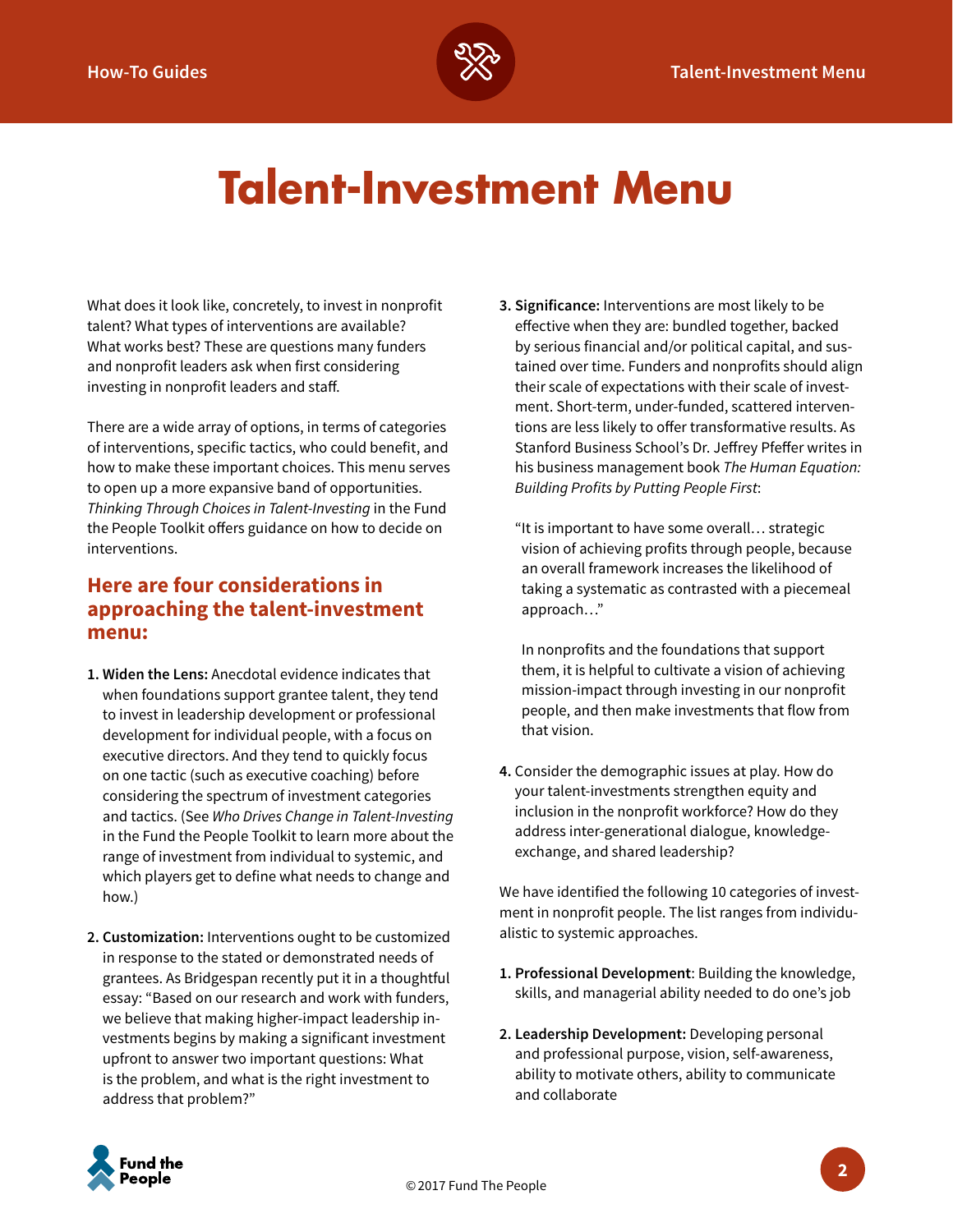

- **3. Career Development:** Empowering staff to clarify and build toward long-term professional goals within and beyond their current roles and organization
- **4. Personal Sustainability:** Supporting engagement, morale, stress management, work/life balance, and long-term personal sustainability
- **5. Human Capital Planning:** Preparation for building the organizational chart, skill sets, and staffing needed to develop strategic plans, and mission-related goals and objectives
- **6. Management Ability:** Establish the knowledge and skills to implement high-engagement management practices throughout the organization, ensuring feedback loops
- **7. Compensation & Personnel Policies:** Ensuring reasonable salaries and benefits, creating effective and equitable employment policies and practices (i.e. incentivizing employee saving, education, sabbaticals, severance, etc.)
- **8. H.R. Infrastructure:** Establishing basic and strategic human resources staffing functions
- **9. The 3 R's of the Talent Lifecycle: Recruitment, Retention, Retirement:** Developing procedures for intentional employee recruitment (awareness-building, campus outreach, paid internships, colleague networks, etc.), retention (internal career paths, professional growth and promotion, leadership cultivation, etc.) and retirement (executive transition plans, staff "alumni" engagement)
- **10. Organizational Culture:** Intentionally nurturing a workplace environment that encourages and enables healthy morale, motivation and selfdiscipline, loyalty, leadership at all levels, engagement, inclusion, and productivity